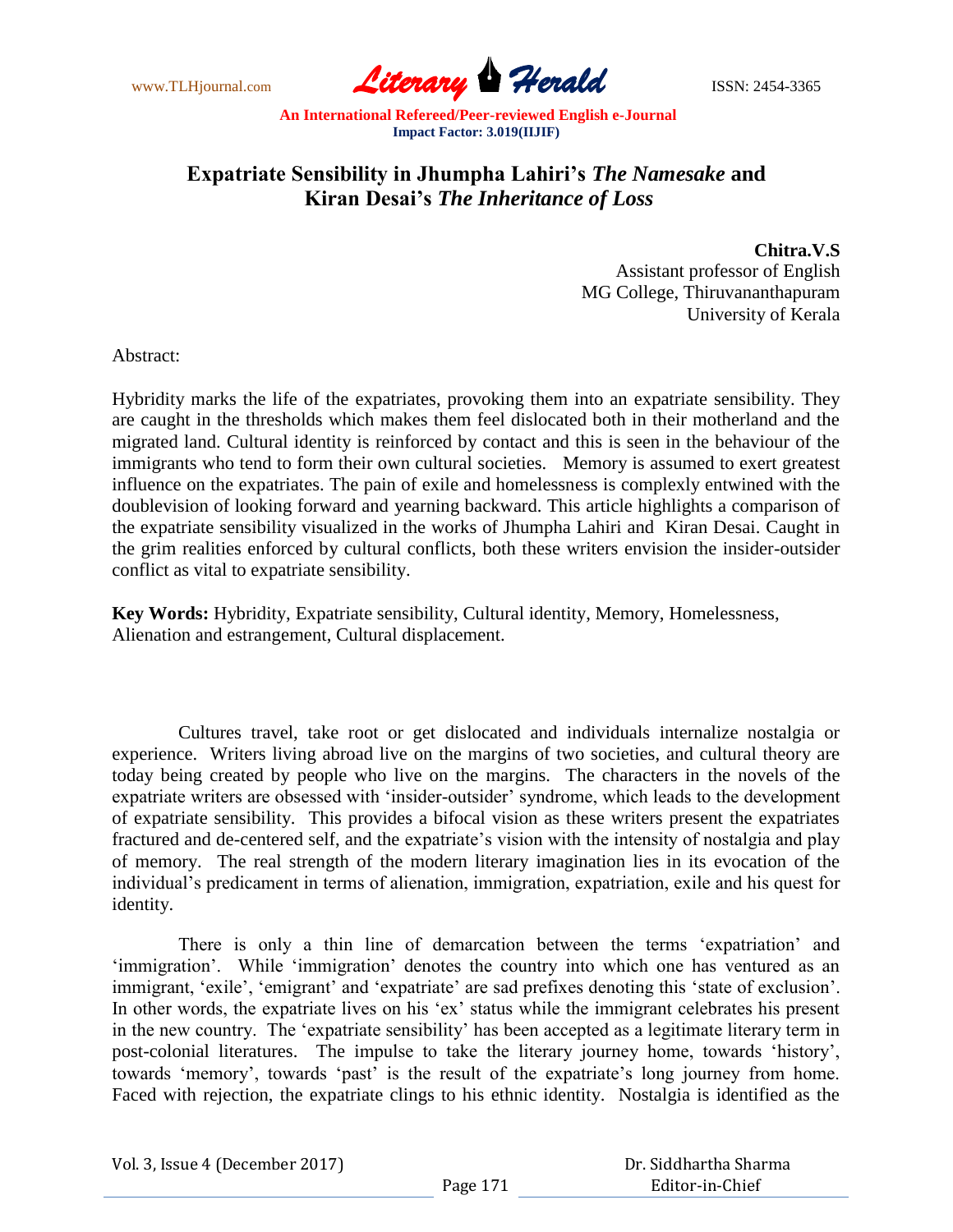www.TLHjournal.com **Literary Herald Herald** ISSN: 2454-3365

real reason for the expatriates need to evolve ethnic origins. Caught between two worlds, the expatriate negotiates a new space. An anxious sense of dislocation is a characteristic of expatriates. At the same time, they suffer the anxieties of 'homelessness' and the impossibility of going back. Expatriate sensibility can be described as a state of mind and emotion which includes a wistful longing for the past. It is often symbolized by the pain of exile and homelessness. There is a complex view of the double vision of the expatriate – both a looking forward and a yearning backward. Far from being eternally fixed in some essentialized past, they are subject to the continuous 'play of history culture and power'. Cultural identity is reinforced by contact and this is seen in the behaviour of the immigrants who tend to form their own cultural societies. When one is severed from one"s basic culture do to distance, freedom, or to travel then one resorts to a number of subterfuges to retain one"s hold on the basic culture. The adjustment problems of both first and second generation Indians who have settled in America, the tension between adhering to Indian culture and imbibing American culture, between upholding family tradition and subscribing to the individual freedom and the realization that one is an outsider though one is born there, all constitute the elements of expatriate sensibility. It is more inclined towards the contemporary experience in the host society.

An attempt has been made to explore into the lived experience of the expatriate subjects in Jhumpha Lahiri"s *The Namesake* (2003) and Kiran Desai"s *The Inheritance of Loss* (2006). Both these novels represent the feeling of the first and second generation Indians, which is an impact of migration. This sensibility results from the self caught up between "heartland" and "stayland", between "roots" and "branches". Jhumpha Lahiri and Kiran Desai belong to the second generation of diasporic women writers leading to a bifocal visioning in characters, instability and displacement depicted in their works.

Memory serves as an element which helps the expatriate subjects reconsolidate the past into the present. The strategy of recollection reduces the distance between the alien country and the homeland. Though through the recollection or flashback techniques, the past incidents of the native land are reflected in an immigrant – expatriate"s mind. In Lahiri"s novel *The Namesake,* the role of memory in the process of change is often used by the writer in an effective way. The novel centers around Ashoke and Ashima Ganguli and their children Gogol and Sonia form an image of the Indian culture from information transmitted by their parents and their occasional visits to Mecca of Bengali culture, Calcutta. This contributes to the reason why the opening of novel is with Ashima recalling her homeland fondly.

In the foreign country like USA and other multicultural societies, each immigrant endeavors to retain his or her ethnic identity rather than to imp into 'melting pot'. (The American concept of 'melting pot', a term used by sociologist John Peter to convey that Canada is the Plethora of different ethnic, languages, regional and religious group) Ashima, in an advance state of pregnancy eating puffed rice with lots of spice and lemon finds its taste is not the same as the ones that are sold in Calcutta"s side walk. Her husband Ashoke is an MIT Engineer who has migrated to Boston to wipe out the memories of a train accident he had met with. Soon he finds that the pull of homeland is so strong that he returns to India to marry a Bengali girl. Ashima is thus put into a situation where she is compelled to leave the homeland but finds herself "adjusting" to her new surroundings. She feels strange and lost in this country

Vol. 3, Issue 4 (December 2017)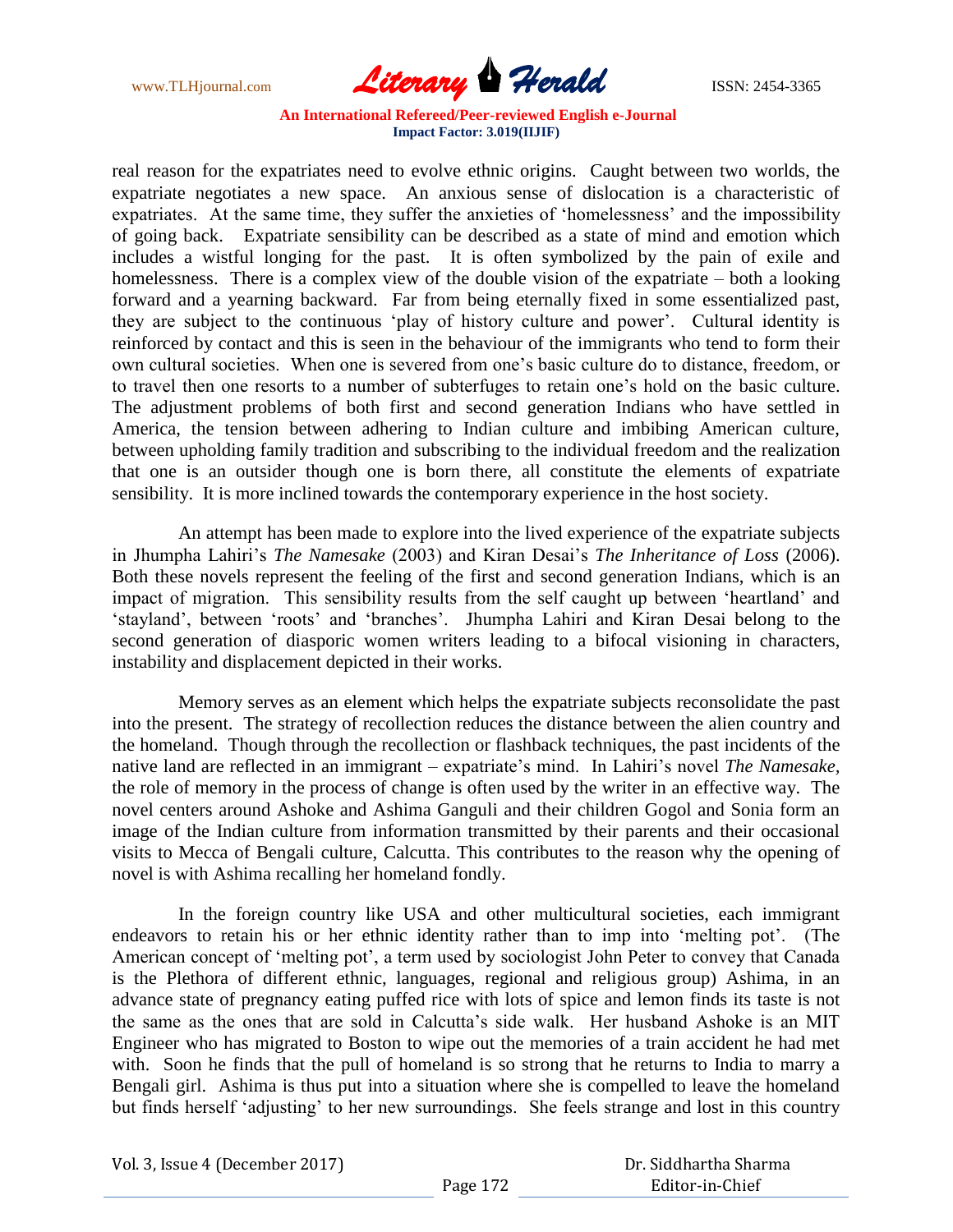www.TLHjournal.com **Literary Herald Herald ISSN: 2454-3365** 

and reading the same five Bengali novels again and again. The thought of bringing up her child in an alien land terrifies her "to raise a child in a country where she is related to no one, where she knows so little, where life seems so tentative and spare" (6). The child is named Gogol after the Russian writer Nikolai Gogol. It was Gogol"s short story "The Overcoat" that Ashoke was reading when he met with the train accident on October 20, 1961 and Ashoke strongly believes that it was because the rescue party found the book drop from his hand that he got a second birth. For a year he was bed-ridden before he could get well. This incident led him to name his son as Gogol, but his son never realizes the cause of his name and struggles to identify either with the Americans or with the Indians.

Alienation and estrangement are inherent aspects of the migrant in which the individual"s identity is torn between the old and new worlds of experience. Ashoke and Ashima"s circle of Bengali acquaintances grow and the cultural spirit of Bengal is recreated whenever the friends meet. While the parents continue to maintain a solidarity with the community, Gogol continues to search for his own identity for a set code that will not make him feel an 'insider – outsider'. In order to overcome his identity as an outsider, he dates with a girl assuming the new name, Nikhil. Discussing this incident with his friends, he soon finds for himself that it was Nikhil and not him who was the hero of this brave story. Prior to his departure for college, he officially changes his name to Nikhil only to find that his new name is a burden to him and even when his parents use this name he feels "that he is not related to them, not their child" (106). Ashoke and Ashima cannot think of Pemberton Road as their home, but Nikhil refers to his New Haven hostel as his home. The uprootedness felt by the Bengali immigrants, is well reflected upon. Gogol and Sonia, American born and educated want to be accepted as Americans, but this results only in an 'outsider – insider' conflict in them.

Throughout the novel, the second generation settlers learn about their culture and country from the first generation immigrants. Ashoke and Ashima tries to bring up their children in the Indian ways but had to concede to their children"s demands of celebrating Christmas and having an American dinner once a week. Gogol"s relationship with Ruth for the first time makes him realize the feeling of loss and longing for the lost which persuades him to attend panel discussion about Indian novels written in English and ponder on the question of identity. Lately, Gogol realizes the real meaning of his name.

Caught in the threshold of two cultures, the immigrants suffer a sense of cultural displacement. Added to this, Ashoke and Ashima who symbolize the first generation settlers want their children to do well and get good jobs. The American dream looms in their eyes and they want their children to exploit the situation and derive maximum benefit even while following the Indian moral and cultural conducts. This becomes impossible for Gogol and Sonia who chart their own lives, is illustrated by resulting failure of Gogol"s married life. Ashoke dies and Ashima decides to sell the house on Pemberton Road, So that she would spend six months in India and six months in the states. "True to the meaning of her name, she will be without borders, without a home of her own, a resident everywhere and nowhere". In the Christmas Party celebrated at Pemberton Road after the death of Ashoke, Gogol searching for his father's Camera comes across the book by Nikolan Gogol. As the party goes on downstairs, he sit back to read the book only to reach the ultimate realization that he is an outsider having an insider"s

Vol. 3, Issue 4 (December 2017)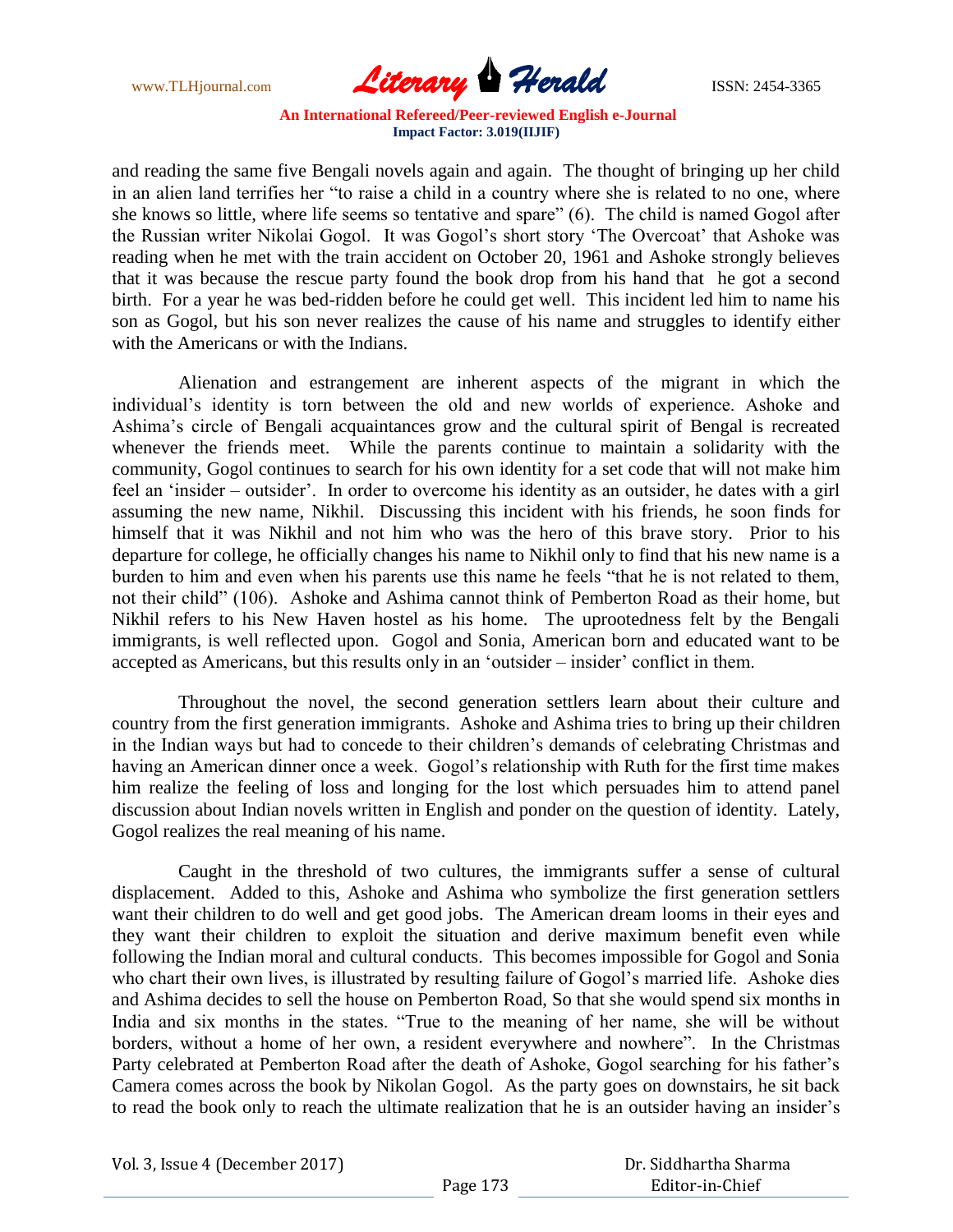www.TLHjournal.com **Literary Herald Herald** ISSN: 2454-3365

insight. The expatriate pendulates between one's own root and one's new transplanted position is well evident from Ashima's decision and Gogol's transformation.

Crossing the national boundaries, a recurrent issue of second generation diasporic writers becomes evident in the writings of Kiran Desai but with a development of hybrid identity. *The Inheritance of Loss* spans between two continents and three generations Kiran Desai, by setting her narrative into two parallel venues – New York of contemporary America and Kalimpong, a Small Indian town at the foothills of Mount Kanchenjunga in the Himalayan ranges – has brought into relief the commonality of problems of the two hub of human insurgency, one taint and the other vocal and strident. Set in 1980s in India it recounts an intensity absorbing story. At its centre, is a family of a retired judge and widower, Jemubhai Patel, who was once a student of the Cambridge University but presently living with his granddaughter, Sai who lost her parents in an accident in Moscow. It also pictures his cook, Nandu whose only son Biju is an illegal immigrant in a restaurant in New York to fulfill a materialistic longing for prosperity, but always pre-occupied with the thoughts of his father and childhood days in village in India. The thoughts, actions, aspirations, dreams, memories and sufferings of the two main protagonists, Jemubhai Patel and Biju, as migrants in London and New York, respectively, represent the expatriate consciousness. After the completion of his graduation Jemubhai went to England for higher education but there he feels acutely lonely and sad. In a completely alien west world he feels hesitant to go out and talk and deal with people comfortably. Kiran Desai precisely portrays the suppressed psyche of young Indian – a feeling involved in expatriation – among the White Britishers by picturing Jemu"s consciousness of his brown colour, Indian accents, pronunciation and the despising discriminatory racial looks of the whites.

Kiran Desai has portrayed the impact of the politics of globalization and post colonialism on the economic structure of the once colonized nation. Biju migrates to New York visualizing high standard of living and wealth but soon finds the pitiable and humiliating disgraces awaiting him in the new land. Biju epitomizes the plight of the illegal immigrant who has no future in his own country and who must endure deplorable conditions if he is to work illegally in United States. The narrative pictures how the immigrants view Americans. Other minor characters such as Father Borty (a Swiss priest who runs an unlicensed diary) and Uncle Potty share the sense of loss and alienation in their environment and experiences, clinging to "old ways" unable to adapt to the new. The pain of the unfairness of the world creates a expatriate sensibility in Jemubhai Patel and Biju. They all reconsolidate the past and present through the element of memory and nostalgia. Longing is perhaps the only thing that the characters in the novel do best – longing for home; love and acceptance but rarely achieve it. Alienation creates a state of mental misbalance, estrangement and inability to adapt to the alien land.

Concluding, it can be said that identity crisis along with the insider – outsider conflict is a hall mark of expatriate sensibility. This sensibility changes in course of time and this creates a great difference in the perspectives of the first and second generation expatriates. The challenges of exile, the loneliness, the constant sense of alienation, the longing for a lost world are more explicit and distressing in the first generation expatriates as evident in Ashoke and Ashima in *The Namesake* and Jemubhai and Biju in *The Inheritance of Loss* than for the next generation

| Vol. 3, Issue 4 (December 2017) |          | Dr. Siddhartha Sharma |
|---------------------------------|----------|-----------------------|
|                                 | Page 174 | Editor-in-Chief       |